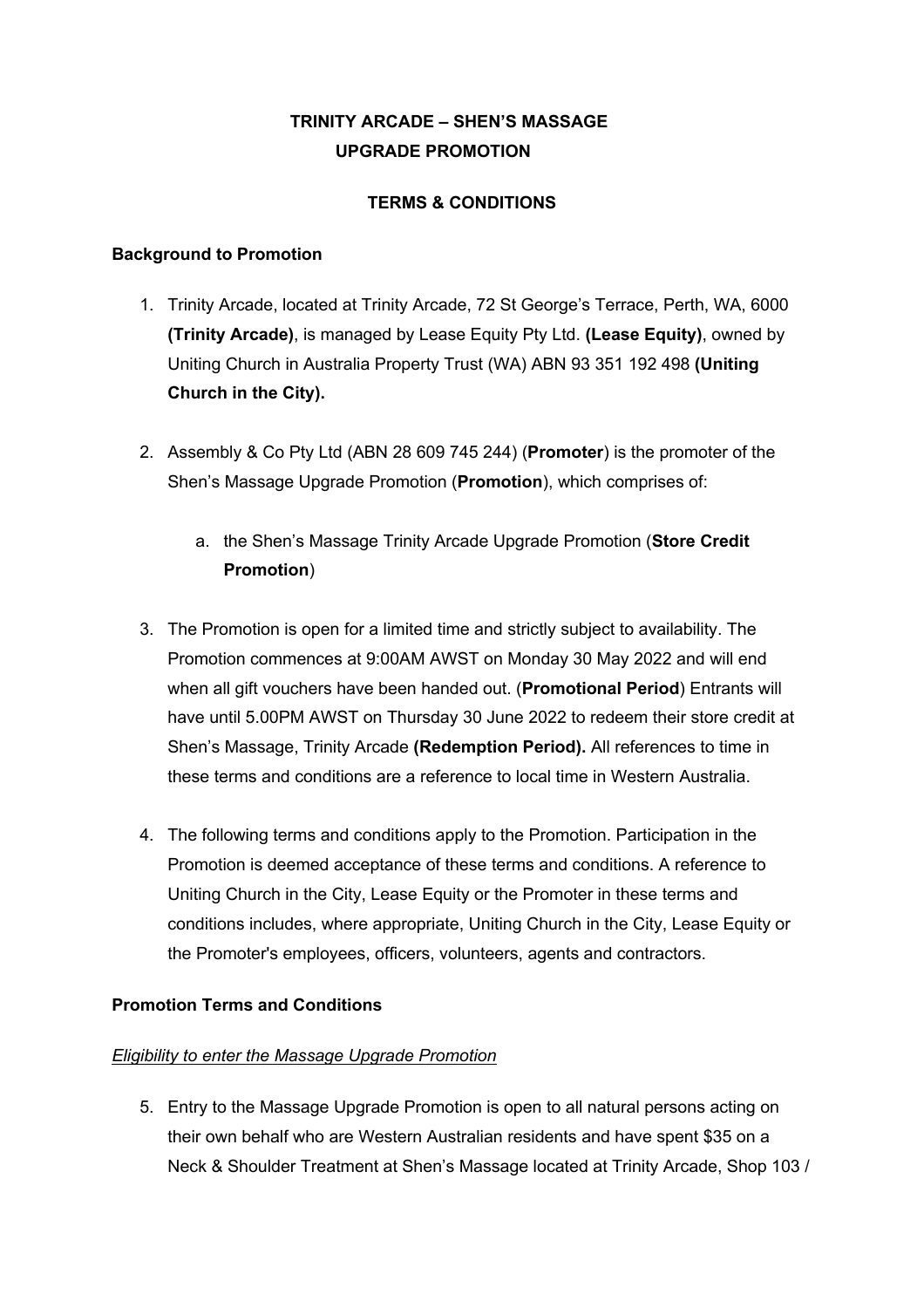72 St George's Terrace, Perth, WA, 6000 within the Promotional Period. (**Eligible Store Credit Entrants**).

- 6. The Store Credit Promotion is not open to:
	- a. businesses or companies, registered builders, superannuation funds or persons acting as agent on behalf of other persons; or
	- b. directors, management, employees and agents of Lease Equity, Uniting Church in the City or the Promoter (and any of Lease Equity and/or Uniting Church in the City's Related Bodies Corporate' as defined in the Corporations Act 2001 (Cth)) or of the Promoter, and their immediate families.
- 7. If there is a dispute as to the identity of an Massage Upgrade Promotion Entrant, the Promoter reserves the right, in its sole discretion, to determine the identity of the Massage Upgrade Promotion Entrant.

## *How to enter the Store Credit Promotion*

- 8. To participate in the Massage Upgrade Promotion, Eligible Massage Upgrade Entrants must, during the Promotional Period, spend \$35.00 AUD (inclusive) on a Neck & Shoulder massage at Shen's Massage located at Trinity Arcade, Shop 103 / 72 St George's Terrace, Perth, WA, 6000. The Promotional Period is strictly subject to availability and will end when store credit supply has been exhausted.
- 9. To receive a Massage Upgrade Promotion store credit, Eligible Massage Upgrade Entrants must, during the Promotional Period:
	- a. spend \$35.00 AUD (inclusive) on a Neck & Shoulder massage at Shen's Massage located at Trinity Arcade,
	- b. return to Shen's Massage located at Trinity Arcade to redeem an upgrade on their next \$35 Neck & Shoulder massage, to a \$55 Neck, Shoulder and Back Massage by Thursday 30 June 2022.
- 10. The store credit cannot be collected at a later date by the relevant participating retailer or by another participating retailer.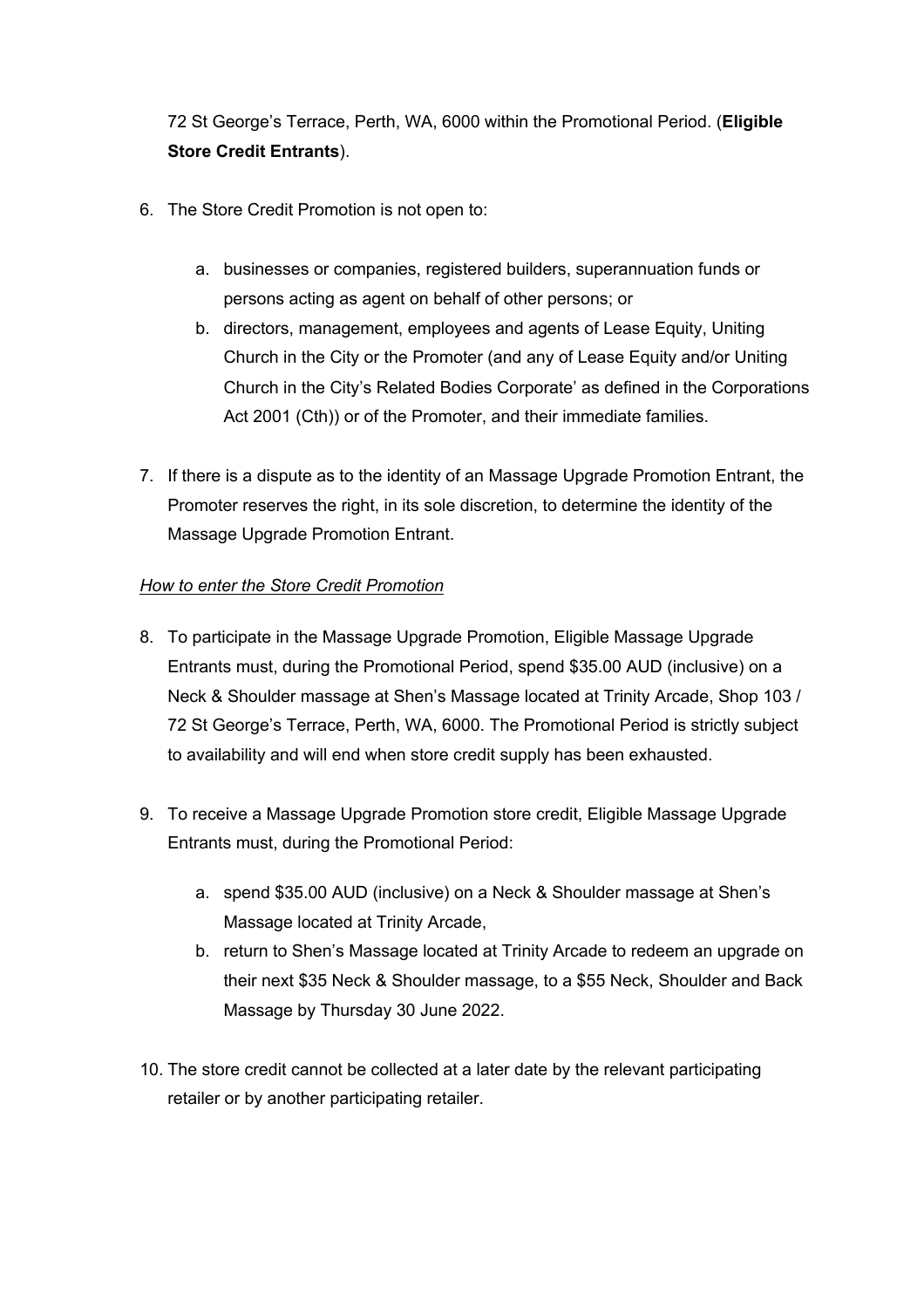- 11. The Shen's Massage Upgrade Promotion must be redeemed during the Redemption Period and may only be used on full price services at Shen's Massage Trinity Arcade located at Trinity Arcade Shop 103 / 72 St George's Terrace, Perth, WA, 6000. The Shen's Massage Upgrade Promotion is non-transferrable, non-refundable and cannot be exchanged for cash.
- 12. Eligible Massage Upgrade Entrants can participate in the Promotion to receive a Massage Upgrade at Shen's Massage Trinity Arcade only once on full price services during the Promotional Period.
- 13. The Shen's Massage upgrade Promotion is subject to availability. If the promotion becomes unavailable at any time during the Promotional Period this will not affect any Eligible Entrants who have already claimed their store credit from redeeming their store credit during the Redemption Period.

## *Further Terms and Conditions of the Promotion*

The following additional terms and conditions also apply to the Promotion:

- 14. Each person participates in the Promotion at their own risk.
- 15. The Promoter's decisions in relation to all aspects of this Promotion are final and binding on all who enter, and no correspondence will be entered into.
- 16. As a condition of participating in this Promotion, each participating individual licenses and grants the Promoter, Lease Equity, and/or Uniting Church in the City, its affiliates and sub-licensees a non-exclusive, royalty-free, perpetual, worldwide, irrevocable, and sub- licensable right to use, reproduce, modify, adapt, publish and display any social media content they produce for any purpose, including but not limited to future promotional, marketing or publicity purposes, in any media, without compensation, restriction on use, attribution or liability. Participating individuals agree not to assert any moral rights in relation to such use and warrant that they have the full authority to grant these rights.
- 17. In the event of unforeseen circumstances, war, terrorism, state of emergency or disaster (including but not limited to natural disaster) the Promoter, Lease Equity, and/or Uniting Church in the City reserve the right, subject any applicable rules and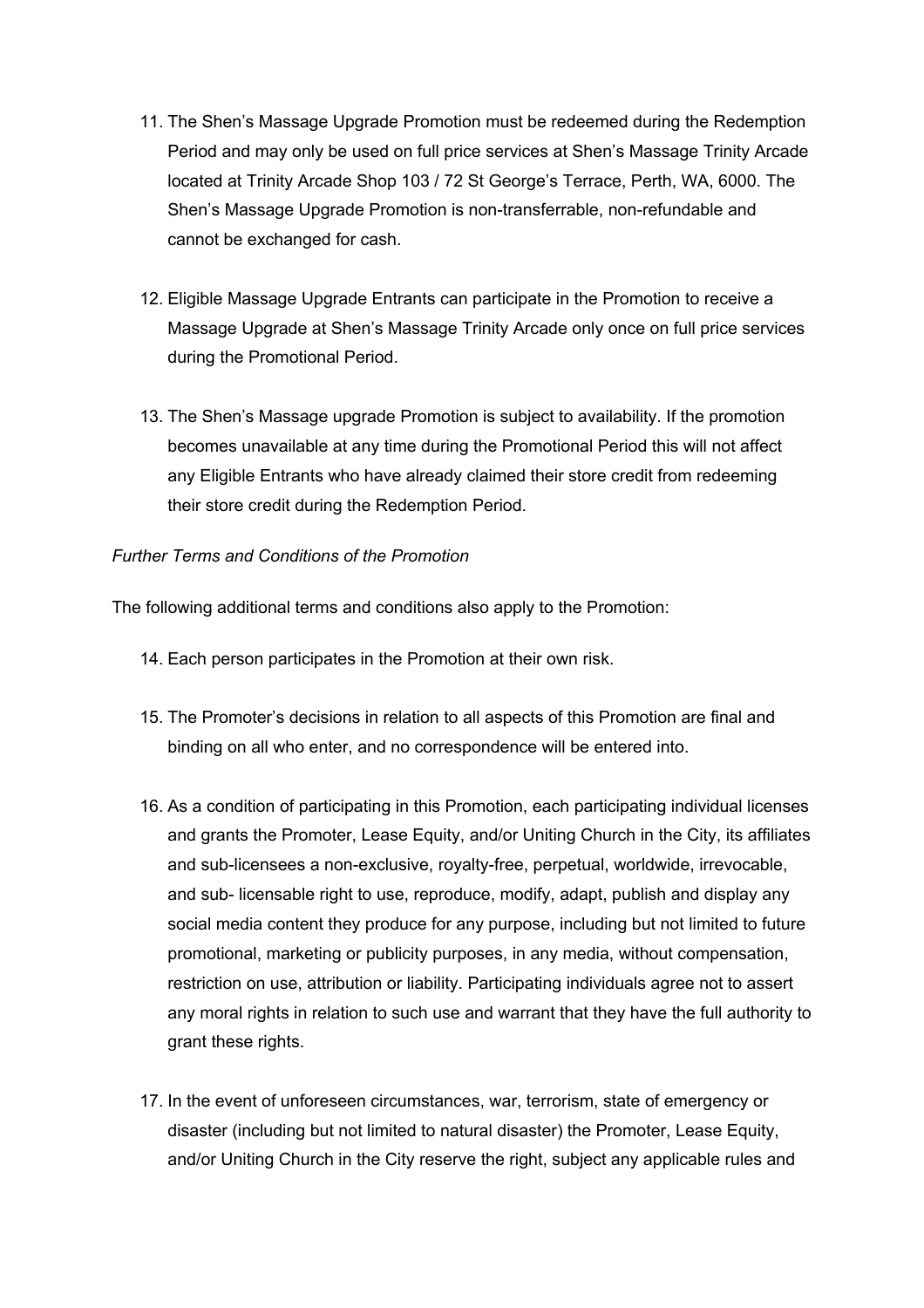regulations, to cancel, terminate, modify or suspend the Promotion or any part of the Promotion.

- 18. If this Promotion is interfered with in any way or is not capable of being conducted as reasonably anticipated due to any reason beyond the reasonable control of the Promoter, Lease Equity, and/or Uniting Church in the City, including but not limited to technical difficulties, unauthorised intervention or fraud, the Promoter, Lease Equity, and/or Uniting Church in the City reserve the right, in their sole discretion, to the fullest extent permitted by law:
	- a. to disqualify any participant; or
	- b. subject to any written directions from a regulatory authority, to modify, suspend, terminate or cancel the Promotion, as appropriate.
- 19. In addition to clauses 17 and 18, the Promoter, Lease Equity, and/or Uniting Church in the City reserve the right to cancel, terminate, modify or suspend the Promotion at their discretion.
- 20. The Promoter, Lease Equity, and/or Uniting Church in the City reserve the right, in their sole discretion, to disqualify any individual who the Promoter, Lease Equity, and/or Uniting Church in the City have reason to believe has breached any of these terms and conditions, tampered with the entry process or engaged in any unlawful or other improper misconduct calculated to jeopardise the fair and proper conduct of the Promotion. Errors and omissions may be accepted at the Promoter's discretion.
- 21. Failure by the Promotor, Lease Equity, and/or Uniting Church in the City to enforce any of its rights under these terms and conditions does not constitute a waiver of those rights.
- 22. To the extent permitted by law, neither Lease Equity, and/or Uniting Church in the City nor the Promotor are liable to Eligible Store Credit Entrants for any direct, indirect, consequential, exemplary or incidental loss or damages or special or punitive damages arising out of or in connection with the entrant's participation in the Promotion even if Lease Equity, and/or Uniting Church in the City or the Promotor have been advised of the possibility of such loss or damages.